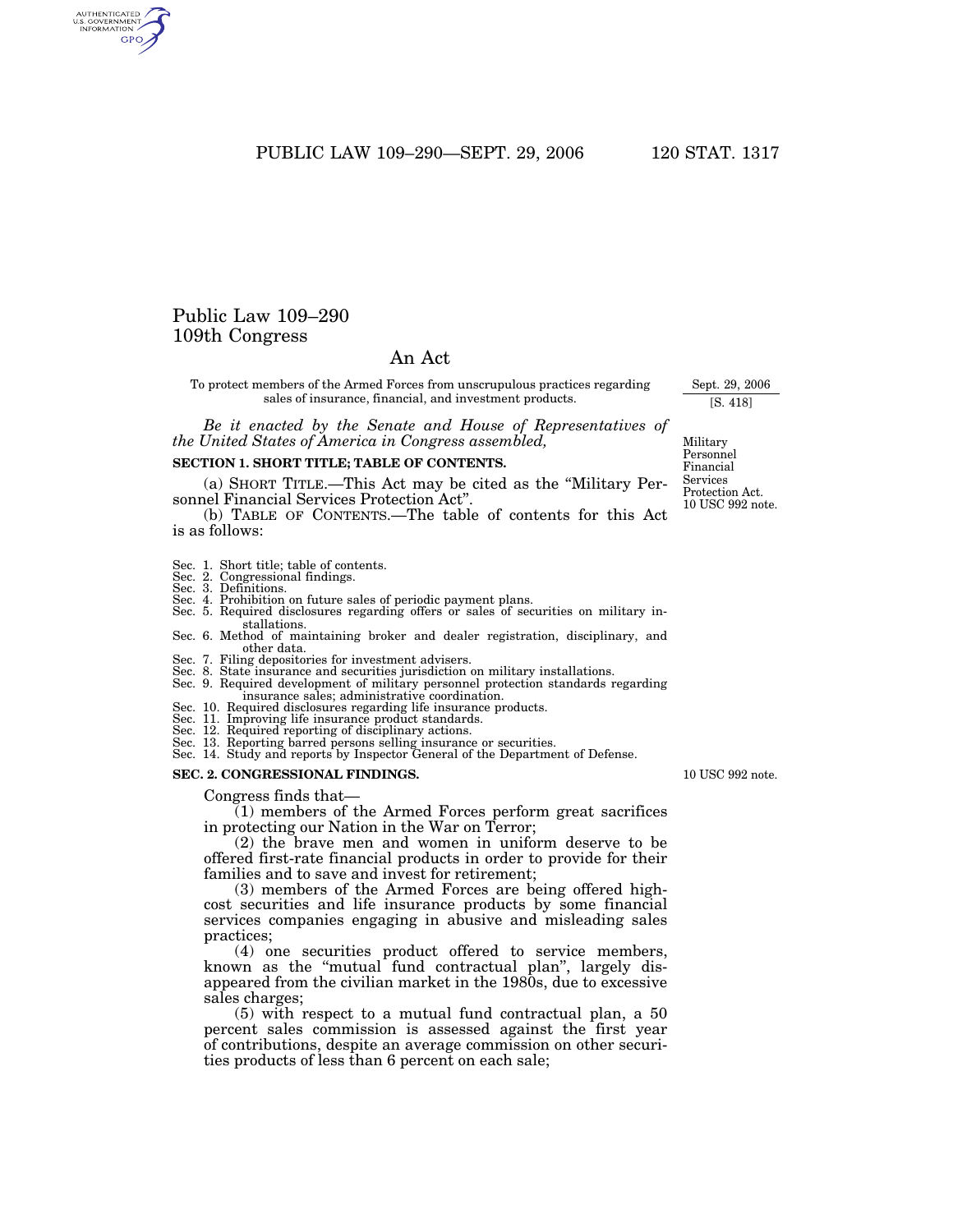(6) excessive sales charges allow abusive and misleading sales practices in connection with mutual fund contractual plan;

 $(7)$  certain life insurance products being offered to members of the Armed Forces are improperly marketed as investment products, providing minimal death benefits in exchange for excessive premiums that are front-loaded in the first few years, making them entirely inappropriate for most military personnel; and

(8) the need for regulation of the marketing and sale of securities and life insurance products on military bases necessitates Congressional action.

10 USC 992 note.

### **SEC. 3. DEFINITIONS.**

For purposes of this Act, the following definitions shall apply:<br>(1) LIFE INSURANCE PRODUCT.—

 $(A)$  In GENERAL.—The term "life insurance product" means any product, including individual and group life insurance, funding agreements, and annuities, that provides insurance for which the probabilities of the duration of human life or the rate of mortality are an element or condition of insurance.

(B) INCLUDED INSURANCE.—The term ''life insurance product'' includes the granting of—

(i) endowment benefits;

(ii) additional benefits in the event of death by accident or accidental means;

(iii) disability income benefits;

(iv) additional disability benefits that operate to safeguard the contract from lapse or to provide a special surrender value, or special benefit in the event of total and permanent disability;

(v) benefits that provide payment or reimbursement for long-term home health care, or long-term care in a nursing home or other related facility;

(vi) burial insurance; and

(vii) optional modes of settlement or proceeds of life insurance.

(C) EXCLUSIONS.—Such term does not include workers compensation insurance, medical indemnity health insurance, or property and casualty insurance.

(2) NAIC.—The term ''NAIC'' means the National Association of Insurance Commissioners (or any successor thereto).

10 USC 992 note.

### **SEC. 4. PROHIBITION ON FUTURE SALES OF PERIODIC PAYMENT PLANS.**

(a) AMENDMENT.—Section 27 of the Investment Company Act of 1940 (15 U.S.C. 80a–27) is amended by adding at the end the following new subsection:

''(j) TERMINATION OF SALES.—

''(1) TERMINATION.—Effective 30 days after the date of enactment of the Military Personnel Financial Services Protection Act, it shall be unlawful, subject to subsection (i)—

''(A) for any registered investment company to issue any periodic payment plan certificate; or

 $\mathbf{H}(\mathbf{B})$  for such company, or any depositor of or underwriter for any such company, or any other person, to sell such a certificate.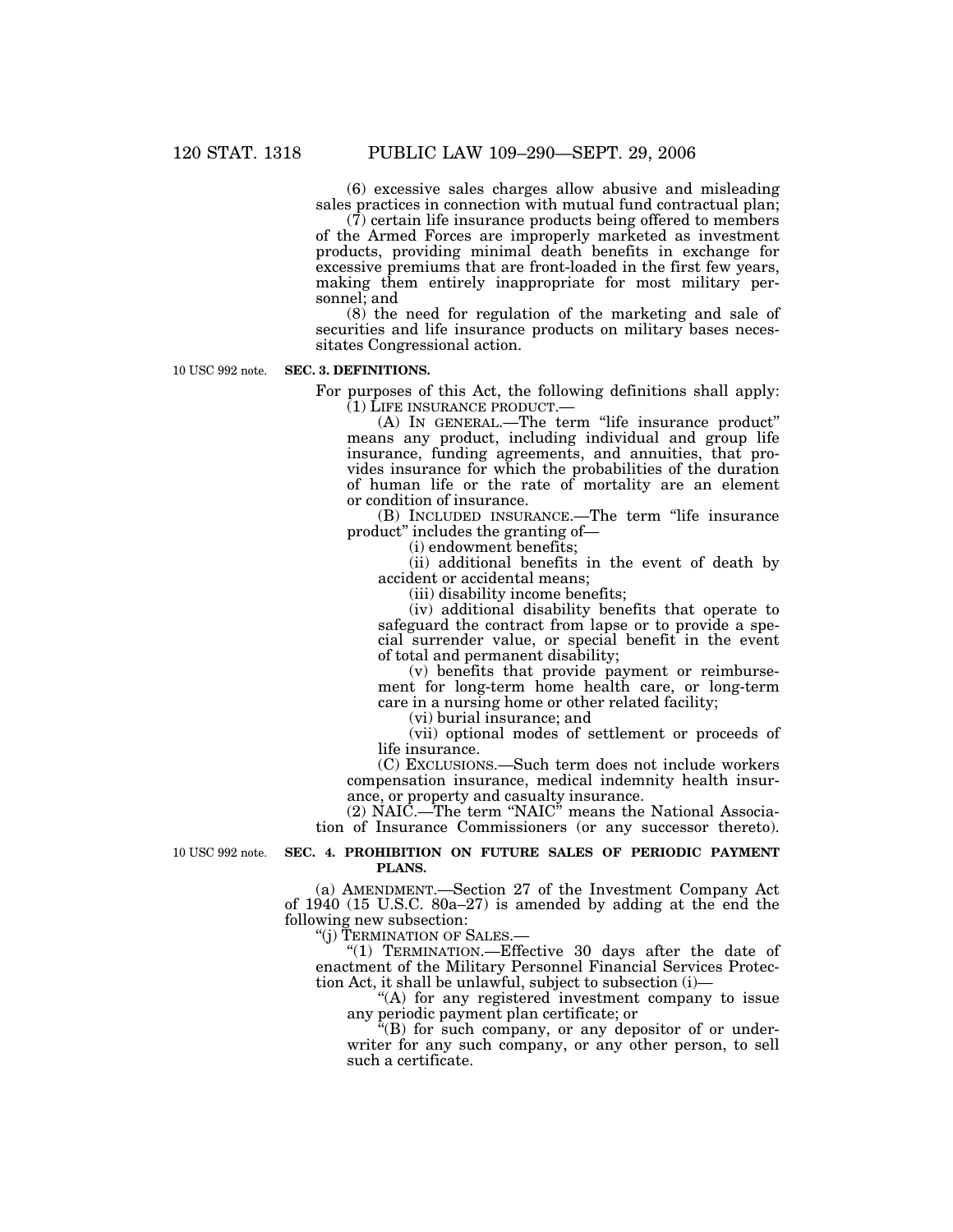"(2) NO INVALIDATION OF EXISTING CERTIFICATES.—Paragraph (1) shall not be construed to alter, invalidate, or otherwise affect any rights or obligations, including rights of redemption, under any periodic payment plan certificate issued and sold before 30 days after such date of enactment."

(b) TECHNICAL AMENDMENT.—Section 27(i)(2)(B) of the Investment Company Act of 1940 (15 U.S.C. 80a–27(i)(2)(B)) is amended by striking ''section 26(e)'' each place that term appears and inserting "section 26(f)"

(c) REPORT ON REFUNDS, SALES PRACTICES, AND REVENUES FROM PERIODIC PAYMENT PLANS.—Not later than 6 months after the date of enactment of this Act, the Securities and Exchange Commission shall submit to the Committee on Financial Services of the House of Representatives and the Committee on Banking, Housing, and Urban Affairs of the Senate, a report describing—

(1) any measures taken by a broker or dealer registered with the Securities and Exchange Commission pursuant to section 15(b) of the Securities Exchange Act of 1934 (15 U.S.C. 78o(b)) to voluntarily refund payments made by military service members on any periodic payment plan certificate, and the amounts of such refunds;

(2) after such consultation with the Secretary of Defense, as the Commission considers appropriate, the sales practices of such brokers or dealers on military installations over the 5 years preceding the date of submission of the report and any legislative or regulatory recommendations to improve such practices; and

(3) the revenues generated by such brokers or dealers in the sales of periodic payment plan certificates over the 5 years preceding the date of submission of the report, and the products marketed by such brokers or dealers to replace the revenue generated from the sales of periodic payment plan certificates prohibited under subsection (a).

#### **SEC. 5. REQUIRED DISCLOSURES REGARDING OFFERS OR SALES OF** 10 USC 992 note. **SECURITIES ON MILITARY INSTALLATIONS.**

Section 15A(b) of the Securities Exchange Act of 1934 (15 U.S.C. 78o–3(b)) is amended by inserting immediately after paragraph (13) the following:

"(14) The rules of the association include provisions governing the sales, or offers of sales, of securities on the premises of any military installation to any member of the Armed Forces or a dependent thereof, which rules require—

''(A) the broker or dealer performing brokerage services to clearly and conspicuously disclose to potential investors—

''(i) that the securities offered are not being offered or provided by the broker or dealer on behalf of the Federal Government, and that its offer is not sanctioned, recommended, or encouraged by the Federal Government; and

"(ii) the identity of the registered broker-dealer offering the securities;

''(B) such broker or dealer to perform an appropriate suitability determination, including consideration of costs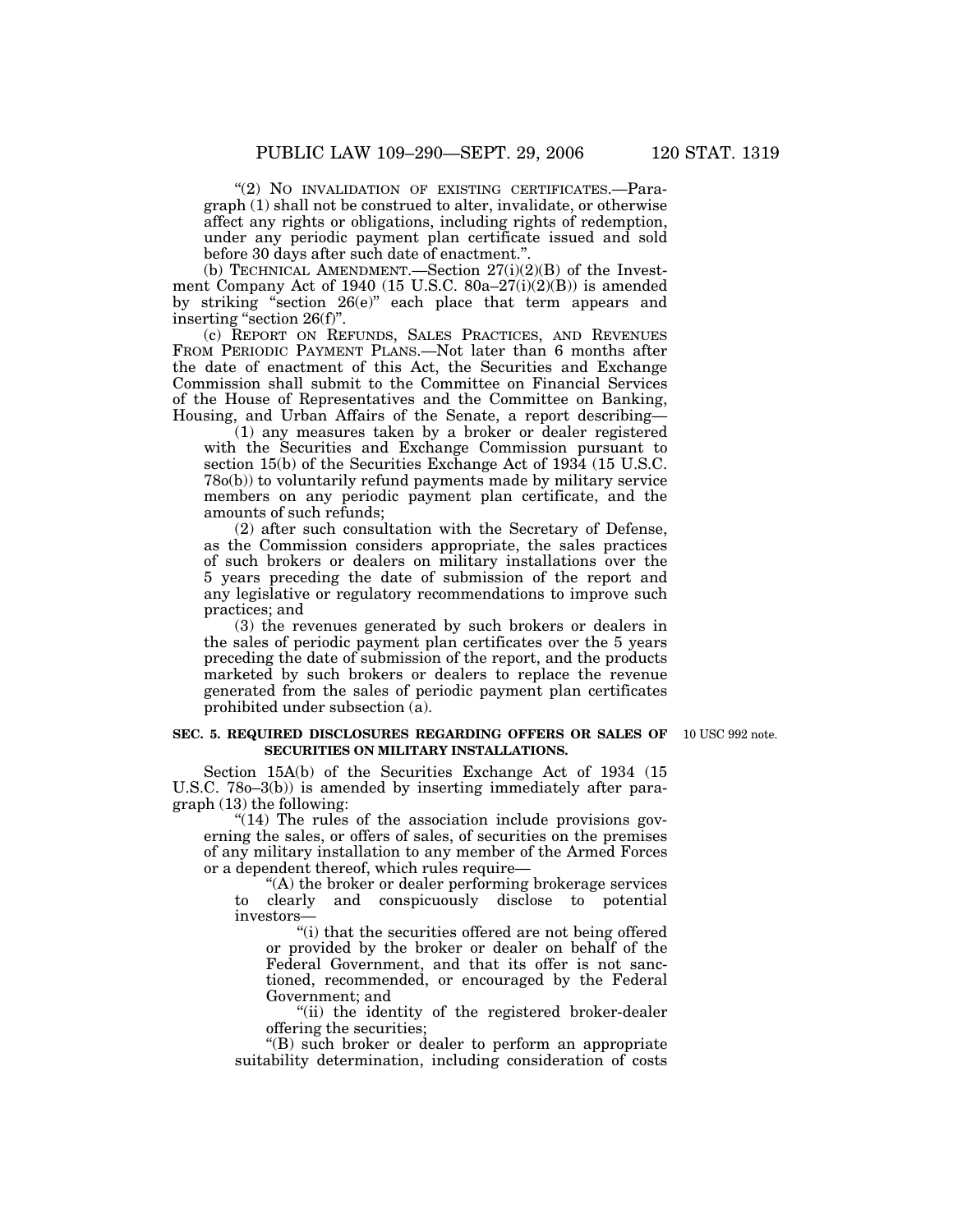and knowledge about securities, prior to making a recommendation of a security to a member of the Armed Forces or a dependent thereof; and

''(C) that no person receive any referral fee or incentive compensation in connection with a sale or offer of sale of securities, unless such person is an associated person of a registered broker or dealer and is qualified pursuant to the rules of a self-regulatory organization.''.

10 USC 992 note.

### **SEC. 6. METHOD OF MAINTAINING BROKER AND DEALER REGISTRA-TION, DISCIPLINARY, AND OTHER DATA.**

Section 15A(i) of the Securities Exchange Act of 1934 (15 U.S.C. 78o–3(i)) is amended to read as follows:

''(i) OBLIGATION TO MAINTAIN REGISTRATION, DISCIPLINARY, AND OTHER DATA.—

"(1) MAINTENANCE OF SYSTEM TO RESPOND TO INQUIRIES.-A registered securities association shall—

''(A) establish and maintain a system for collecting and retaining registration information;

''(B) establish and maintain a toll-free telephone listing, and a readily accessible electronic or other process, to receive and promptly respond to inquiries regarding—

''(i) registration information on its members and their associated persons; and

''(ii) registration information on the members and their associated persons of any registered national securities exchange that uses the system described in subparagraph (A) for the registration of its members and their associated persons; and

''(C) adopt rules governing the process for making inquiries and the type, scope, and presentation of information to be provided in response to such inquiries in consultation with any registered national securities exchange providing information pursuant to subparagraph (B)(ii).

"(2) RECOVERY OF COSTS.—A registered securities association may charge persons making inquiries described in para $graph (1)(B)$ , other than individual investors, reasonable fees for responses to such inquiries.

" $(3)$  Process for disputed INFORMATION.—Each registered securities association shall adopt rules establishing an administrative process for disputing the accuracy of information provided in response to inquiries under this subsection in consultation with any registered national securities exchange providing information pursuant to paragraph  $(1)(B)(ii)$ .

"(4) LIMITATION ON LIABILITY.—A registered securities association, or an exchange reporting information to such an association, shall not have any liability to any person for any actions taken or omitted in good faith under this subsection.

''(5) DEFINITION.—For purposes of this subsection, the term 'registration information' means the information reported in connection with the registration or licensing of brokers and dealers and their associated persons, including disciplinary actions, regulatory, judicial, and arbitration proceedings, and other information required by law, or exchange or association rule, and the source and status of such information.''.

Communications and telecommunications.

Regulations.

Regulations.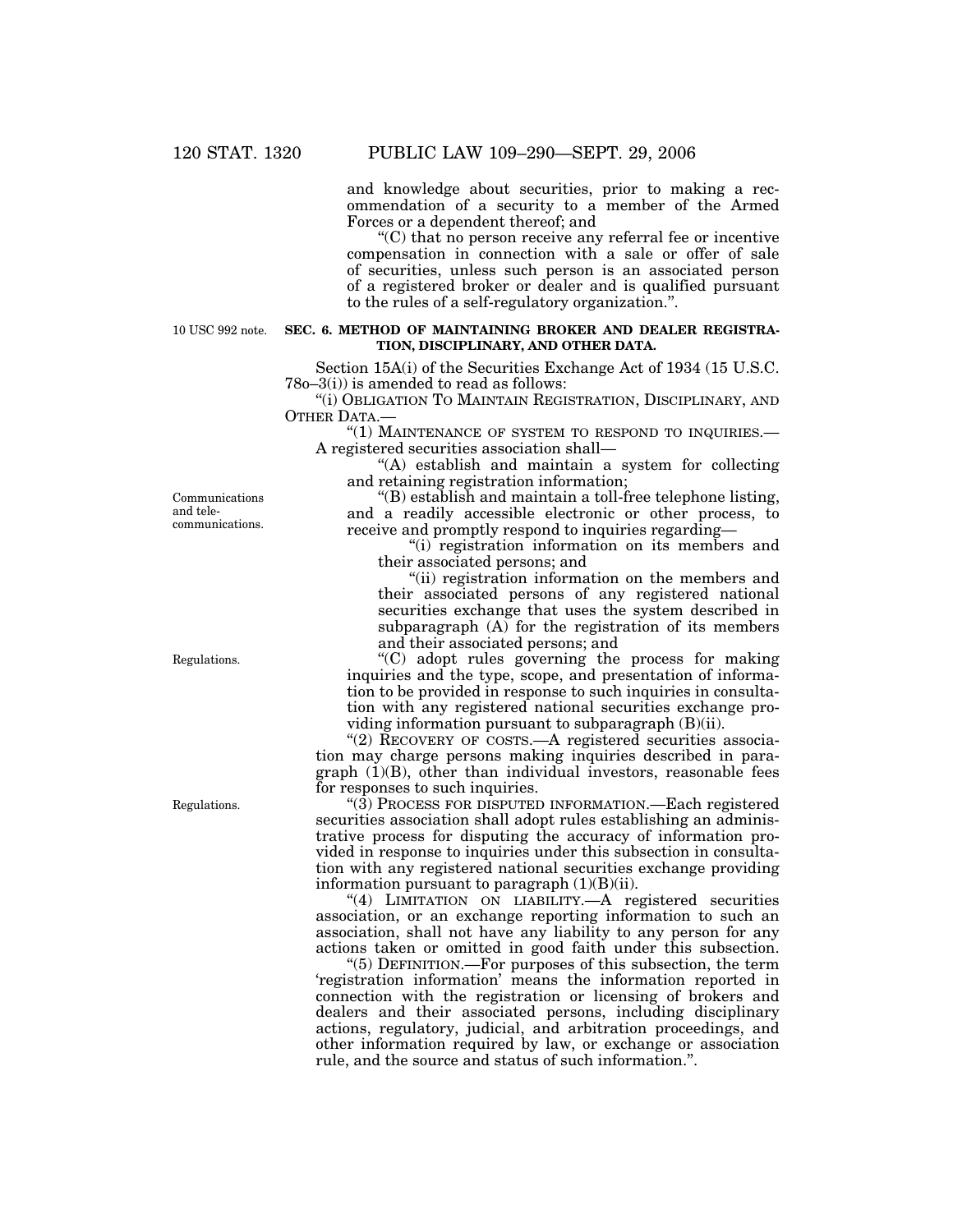#### **SEC. 7. FILING DEPOSITORIES FOR INVESTMENT ADVISERS.**

(a) INVESTMENT ADVISERS.—Section 204 of the Investment Advisers Act of 1940 (15 U.S.C. 80b–4) is amended—

(1) by striking ''Every investment'' and inserting the following:

''(a) IN GENERAL.—Every investment''; and

(2) by adding at the end the following:

''(b) FILING DEPOSITORIES.—The Commission may, by rule, require an investment adviser—

 $(1)$  to file with the Commission any fee, application, report, or notice required to be filed by this title or the rules issued under this title through any entity designated by the Commission for that purpose; and

 $(2)$  to pay the reasonable costs associated with such filing and the establishment and maintenance of the systems required by subsection (c).

''(c) ACCESS TO DISCIPLINARY AND OTHER INFORMATION.—

"(1) MAINTENANCE OF SYSTEM TO RESPOND TO INQUIRIES.-

''(A) IN GENERAL.—The Commission shall require the entity designated by the Commission under subsection  $(b)(1)$  to establish and maintain a toll-free telephone listing, or a readily accessible electronic or other process, to receive and promptly respond to inquiries regarding registration information (including disciplinary actions, regulatory, judicial, and arbitration proceedings, and other information required by law or rule to be reported) involving investment advisers and persons associated with investment advisers.

''(B) APPLICABILITY.—This subsection shall apply to any investment adviser (and the persons associated with that adviser), whether the investment adviser is registered with the Commission under section 203 or regulated solely by a State, as described in section 203A.

''(2) RECOVERY OF COSTS.—An entity designated by the Commission under subsection  $(b)(1)$  may charge persons making inquiries, other than individual investors, reasonable fees for responses to inquiries described in paragraph (1).

''(3) LIMITATION ON LIABILITY.—An entity designated by the Commission under subsection (b)(1) shall not have any liability to any person for any actions taken or omitted in good faith under this subsection.''.

(b) CONFORMING AMENDMENTS.—

(1) INVESTMENT ADVISERS ACT OF 1940.—Section 203A of the Investment Advisers Act of 1940 (15 U.S.C. 80b–3a) is amended—

(A) by striking subsection (d); and

(B) by redesignating subsection (e) as subsection (d). (2) NATIONAL SECURITIES MARKETS IMPROVEMENT ACT OF 1996.—Section 306 of the National Securities Markets Improvement Act of 1996 (15 U.S.C. 80b–10, note) is repealed.

#### **SEC. 8. STATE INSURANCE AND SECURITIES JURISDICTION ON MILI-**10 USC 992 note. **TARY INSTALLATIONS.**

(a) CLARIFICATION OF JURISDICTION.—Any provision of law, regulation, or order of a State with respect to regulating the business of insurance or securities shall apply to insurance or securities activities conducted on Federal land or facilities in the United

Applicability.

Communication and telecommunications.

10 USC 992 note.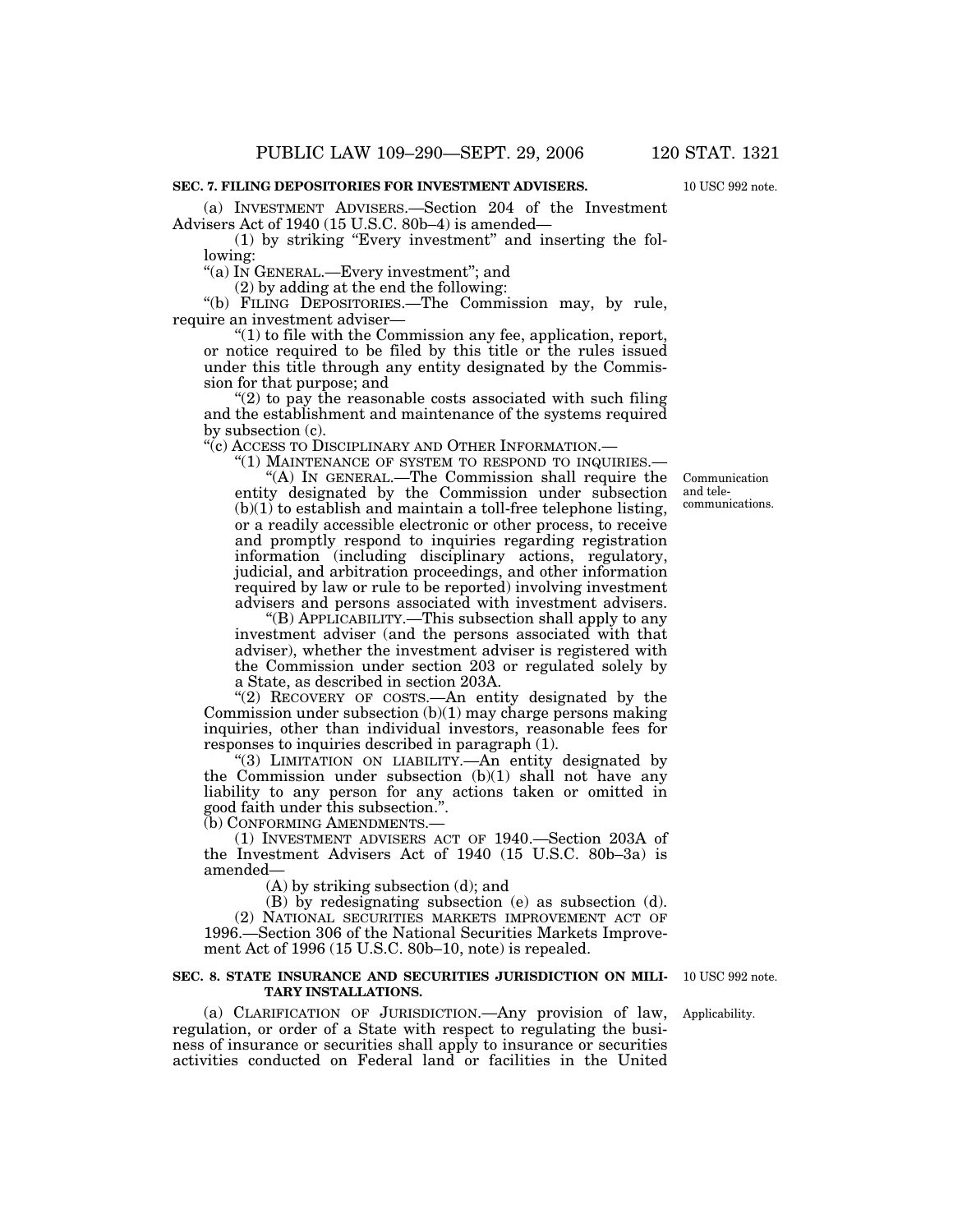States and abroad, including military installations, except to the extent that such law, regulation, or order—

(1) directly conflicts with any applicable Federal law, regulation, or authorized directive; or

(2) would not apply if such activity were conducted on State land.

(b) PRIMARY STATE JURISDICTION.—To the extent that multiple State laws would otherwise apply pursuant to subsection (a) to an insurance or securities activity of an individual or entity on Federal land or facilities, the State having the primary duty to regulate such activity and the laws of which shall apply to such activity in the case of a conflict shall be—

(1) the State within which the Federal land or facility is located; or

(2) if the Federal land or facility is located outside of the United States, the State in which—

(A) in the case of an individual engaged in the business of insurance, such individual has been issued a resident license;

(B) in the case of an entity engaged in the business of insurance, such entity is domiciled;

(C) in the case of an individual engaged in the offer or sale (or both) of securities, such individual is registered or required to be registered to do business or the person solicited by such individual resides; or

(D) in the case of an entity engaged in the offer or sale (or both) of securities, such entity is registered or is required to be registered to do business or the person solicited by such entity resides.

10 USC 992 note.

#### **SEC. 9. REQUIRED DEVELOPMENT OF MILITARY PERSONNEL PROTEC-TION STANDARDS REGARDING INSURANCE SALES; ADMINISTRATIVE COORDINATION.**

(a) STATE STANDARDS.—Congress intends that—

(1) the States collectively work with the Secretary of Defense to ensure implementation of appropriate standards to protect members of the Armed Forces from dishonest and predatory insurance sales practices while on a military installation of the United States (including installations located outside of the United States); and

(2) each State identify its role in promoting the standards described in paragraph (1) in a uniform manner, not later than 12 months after the date of enactment of this Act.

(b) STATE REPORT.—It is the sense of Congress that the NAIC should, after consultation with the Secretary of Defense and, not later than 12 months after the date of enactment of this Act, conduct a study to determine the extent to which the States have met the requirement of subsection (a), and report the results of such study to the Committee on Financial Services of the House of Representatives and the Committee on Banking, Housing, and Urban Affairs of the Senate.

(c) ADMINISTRATIVE COORDINATION; SENSE OF CONGRESS.—It is the sense of the Congress that senior representatives of the Secretary of Defense, the Securities and Exchange Commission, and the NAIC should meet not less frequently than twice a year to coordinate their activities to implement this Act and monitor

Deadline.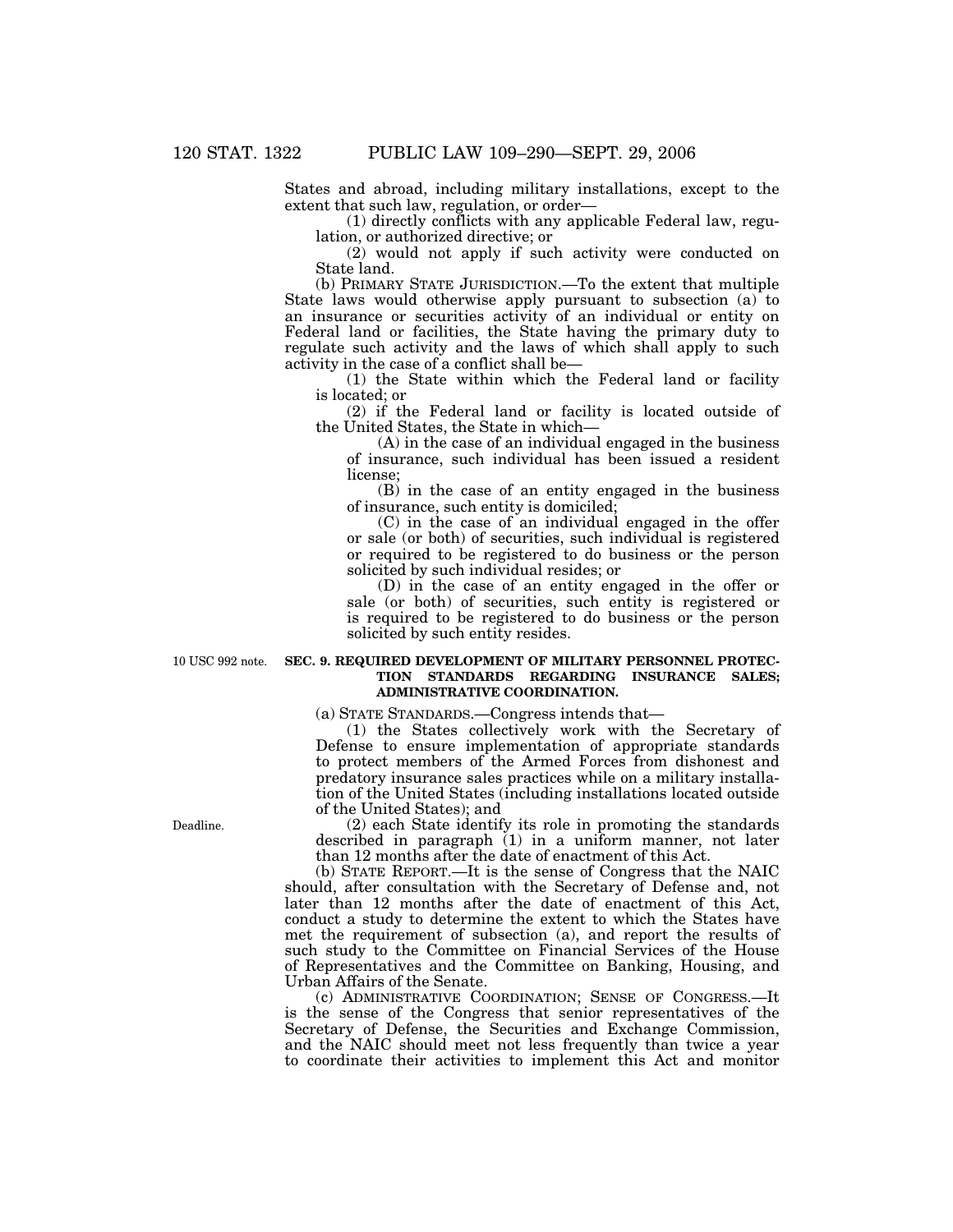the enforcement of relevant regulations relating to the sale of financial products on military installations of the United States.

#### **SEC. 10. REQUIRED DISCLOSURES REGARDING LIFE INSURANCE** 10 USC 992 note. **PRODUCTS.**

(a) REQUIREMENT.—Except as provided in subsection (e), no person may sell, or offer for sale, any life insurance product to any member of the Armed Forces or a dependent thereof on a military installation of the United States, unless a disclosure in accordance with this section is provided to such member or dependent at the time of the sale or offer.

(b) DISCLOSURE.—A disclosure in accordance with this section is a written disclosure that—

(1) states that subsidized life insurance is available to the member of the Armed Forces from the Federal Government under the Servicemembers' Group Life Insurance program (also referred to as "SGLI"), under subchapter III of chapter 19 of title 38, United States Code;

(2) states the amount of insurance coverage available under the SGLI program, together with the costs to the member of the Armed Forces for such coverage;

(3) states that the life insurance product that is the subject of the disclosure is not offered or provided by the Federal Government, and that the Federal Government has in no way sanctioned, recommended, or encouraged the sale of the life insurance product being offered;

(4) fully discloses any terms and circumstances under which amounts accumulated in a savings fund or savings feature under the life insurance product that is the subject of the disclosure may be diverted to pay, or reduced to offset, premiums due for continuation of coverage under such product;

(5) states that no person has received any referral fee or incentive compensation in connection with the offer or sale of the life insurance product, unless such person is a licensed agent of the person engaged in the business of insurance that is issuing such product;

(6) is made in plain and readily understandable language and in a type font at least as large as the font used for the majority of the solicitation material used with respect to or relating to the life insurance product; and

(7) with respect to a sale or solicitation on Federal land or facilities located outside of the United States, lists the address and phone number at which consumer complaints are received by the State insurance commissioner for the State having the primary jurisdiction and duty to regulate the sale of such life insurance products pursuant to section 8.

(c) VOIDABILITY.—The sale of a life insurance product in violation of this section shall be voidable from its inception, at the sole option of the member of the Armed Forces, or dependent thereof, as applicable, to whom the product was sold.

(d) ENFORCEMENT.—If it is determined by a Federal or State agency, or in a final court proceeding, that any person has intentionally violated, or willfully disregarded the provisions of, this section, in addition to any other penalty under applicable Federal or State law, such person shall be prohibited from further engaging in the business of insurance with respect to employees of the Federal Government on Federal land, except—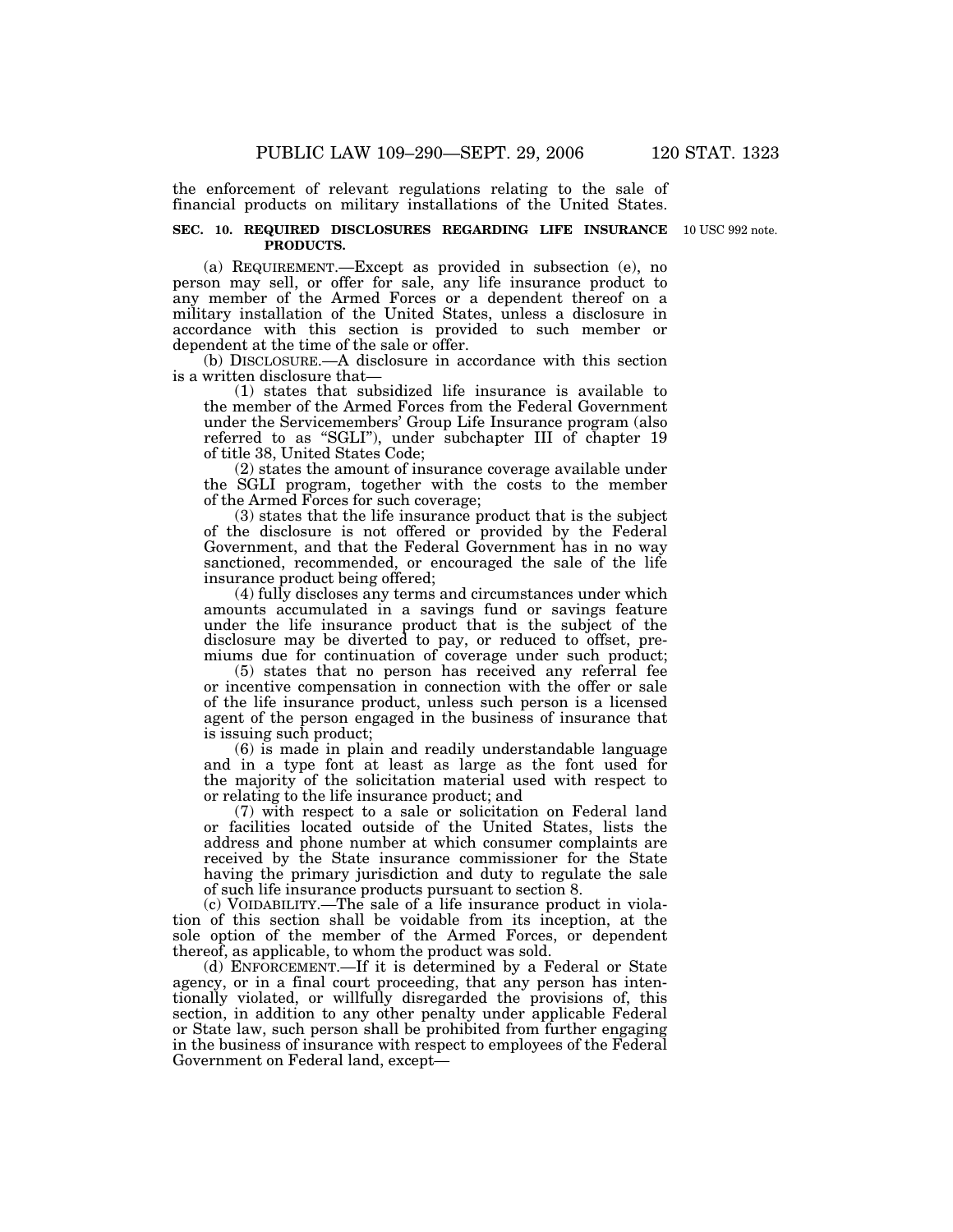(1) with respect to existing policies; and

(2) to the extent required by the Federal Government pursuant to previous commitments.

(e) EXCEPTIONS.—This section shall not apply to any life insurance product specifically contracted by or through the Federal Government.

#### **SEC. 11. IMPROVING LIFE INSURANCE PRODUCT STANDARDS.**

Deadline. 10 USC 992 note.

(a) IN GENERAL.—It is the sense of Congress that the NAIC should, after consultation with the Secretary of Defense, and not later than 6 months after the date of enactment of this Act, conduct a study and submit a report to the Committee on Banking, Housing, and Urban Affairs of the Senate and the Committee on Financial Services of the House of Representatives on—

(1) ways of improving the quality of and sale of life insurance products sold on military installations of the United States, which may include—

(A) limiting such sales authority to persons that are certified as meeting appropriate best practices procedures; and

(B) creating standards for products specifically designed to meet the particular needs of members of the Armed Forces, regardless of the sales location; and

(2) the extent to which life insurance products marketed to members of the Armed Forces comply with otherwise applicable provisions of State law.

(b) CONDITIONAL GAO REPORT.—If the NAIC does not submit the report as described in subsection (a), the Comptroller General of the United States shall—

(1) study any proposals that have been made to improve the quality of and sale of life insurance products sold on military installations of the United States; and

(2) not later than 6 months after the expiration of the period referred to in subsection (a), submit a report on such proposals to the Committee on Banking, Housing, and Urban Affairs of the Senate and the Committee on Financial Services of the House of Representatives.

10 USC 992 note.

Effective date.

## **SEC. 12. REQUIRED REPORTING OF DISCIPLINARY ACTIONS.**

(a) REPORTING BY INSURERS.—Beginning 1 year after the date of enactment of this Act, no insurer may enter into or renew a contractual relationship with any other person that sells or solicits the sale of any life insurance product on any military installation of the United States, unless the insurer has implemented a system to report to the State insurance commissioner of the State of domicile of the insurer and the State of residence of that other person—

(1) any disciplinary action taken by any Federal or State government entity with respect to sales or solicitations of life insurance products on a military installation that the insurer knows, or in the exercise of due diligence should have known, to have been taken; and

(2) any significant disciplinary action taken by the insurer with respect to sales or solicitations of life insurance products on a military installation of the United States.

(b) REPORTING BY STATES.—It is the sense of Congress that, not later than 1 year after the date of enactment of this Act, the States should collectively implement a system to—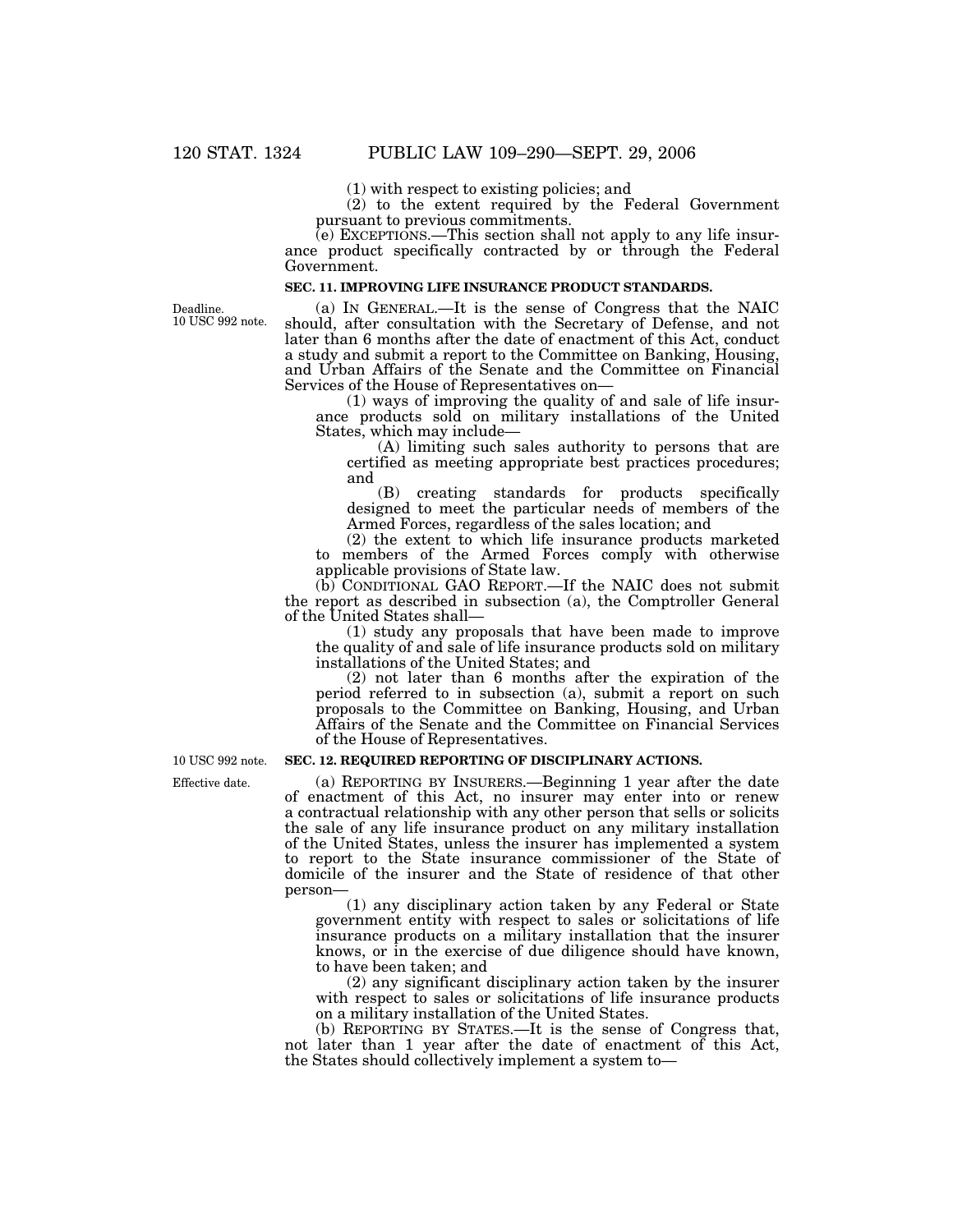(1) receive reports of disciplinary actions taken against persons that sell or solicit the sale of any life insurance product on any military installation of the United States by insurers or Federal or State government entities with respect to such sales or solicitations; and

(2) disseminate such information to all other States and to the Secretary of Defense.

(c) DEFINITION.—As used in this section, the term ''insurer'' means a person engaged in the business of insurance.

### **SEC. 13. REPORTING BARRED PERSONS SELLING INSURANCE OR SECU-RITIES.**

(a) ESTABLISHMENT.—The Secretary of Defense shall maintain a list of the name, address, and other appropriate information relating to persons engaged in the business of securities or insurance that have been barred or otherwise limited in any manner that is not generally applicable to all such type of persons, from any or all military installations of the United States, or that have engaged in any transaction that is prohibited by this Act.

(b) NOTICE AND ACCESS.—The Secretary of Defense shall ensure that—

(1) the appropriate Federal and State agencies responsible for securities and insurance regulation are promptly notified upon the inclusion in or removal from the list required by subsection (a) of a person under the jurisdiction of one or more of such agencies; and

(2) the list is kept current and easily accessible—

(A) for use by such agencies; and

(B) for purposes of enforcing or considering any such bar or limitation by the appropriate Federal personnel, including commanders of military installations.

(c) REGULATIONS.—

(1) IN GENERAL.—The Secretary of Defense shall issue regulations in accordance with this subsection to provide for the establishment and maintenance of the list required by this section, including appropriate due process considerations.

 $(2)$  TIMING.

(A) PROPOSED REGULATIONS.—Not later than the expiration of the 60-day period beginning on the date of enactment of this Act, the Secretary of Defense shall prepare and submit to the appropriate Committees of Congress a copy of the regulations required by this subsection that are proposed to be published for comment. The Secretary may not publish such regulations for comment in the Federal Register until the expiration of the 15-day period beginning on the date of such submission to the appropriate Committees of Congress.

(B) FINAL REGULATIONS.—Not later than 90 days after the date of enactment of this Act, the Secretary of Defense shall submit to the appropriate Committees of Congress a copy of the regulations under this section to be published in final form.

(C) EFFECTIVE DATE.—Final regulations under this paragraph shall become effective 30 days after the date of their submission to the appropriate Committees of Congress under subparagraph  $(\overline{B})$ .

Deadline.

Federal Register, publication.

Deadline.

Records. 10 USC 992 note.